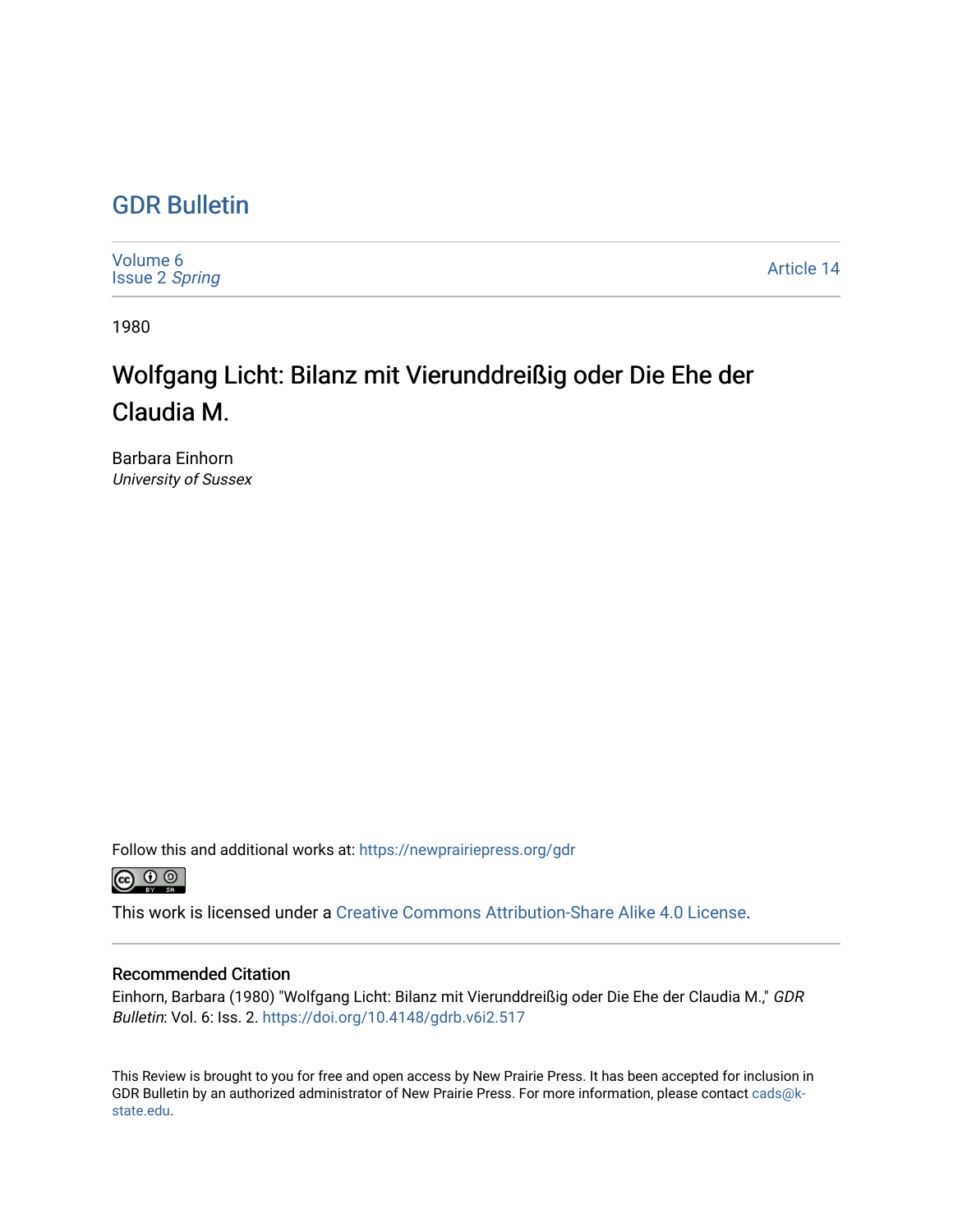$+ 11 -$ 

## **\*\*\*\*\*\* \*\***

**Geschichte der deutschen Literatur:** 1789 bis 1830. Von Autorenkollektiven unter der **Leitung von Hans-Dietrich Dahnke, Thomas Höhle und Hans-Georg Werner. Geschichte der deutschen Literatur von den Anfängen bis zur Gegenwart, Band** 7. **Berlin/GDR: Volk und Wissen,** 1978.967 **pages.** 35,-**M.** 

**Volume** 7 **of the eleven-volume, GDR Geschichte**  der deutschen Literatur covers the literary **periods generally conceived by bourgeois scholarship as Classicism and Romanticism.**  From the outset, however, this literary history breaks with the tradition of Stil**epochen and applies the orthodox Marxist**  framework of political chronology to organize **the cultural material. Thus, the volume <sup>i</sup> s divided into two major sections, edited**  and written by two different collectives: **"From the French Revolution to the Fall of the Holy Roman Empire** (1789-I806)" **and "From the Anti-Napoleonic Independence Movement to the July Revolution** (1806-1830)." Each of these is then divided, once again, **into two subsections. As a result of this framework, the literar y history does not rely on chronology solely as a continuum punctuated by the great names and works of**  German literature, but also attempts to relate **the forces of social change to specific events i n the cultural sphere. The pri macy of politica l economy as an organizing principle eschews, a mechanistic base/superstructure model, although occasional generalizations about an author's progressive or**  reactionary response to events in the poli**tica l sphere are translated into literar <sup>y</sup> judgments. Indeed, this Marxist approach**  opens the literary history to a far wider scope than is usually the case. For **instance, besides chapters on topics such as the beginnings of mass literature , the development of a profit-oriented book market, and journalistic writing (especially by democrats and revolutionaries), there**  are extensive sections on social history and **politica l movements as they relate to cul tural developments.** 

Both classical and romantic literature are **seen as a product of and a response to the ugliness and prosaic quality of bourgeois attitudes under early capitalism i n Germany. Within these confines,the authors try to avoid the traditional cliches i n Marxist** 

**literar y criticism . They present neither a normative and idealisti c apology for German Classicism nor a rigorous rejection of**  Romanticism on political grounds. Nonethe**less, the collectives do resort to well-worn definitions of realism as the yardstick of progressive literar y currents. Thus, such debatable concepts as Widerspiegelung, das Typische and das Repräsentative surface**  frequently, and--particularly in evaluating **Romanticism—the ideological function of the**  fantastic as an outlet for utopian desires **i s neglected.** 

The volume is rounded out with numerous **visual aids often not found in other literar y histories—sociologica l and poli tica l maps, charts, portraits, reproductions of paintings (some i n color) and, of course,**  photographs of title pages. In addition **there are extensive notes** (60 **pages) drawing**  on the most recent research in Eastern and-**less so--in Western Europe, and a detailed index of names and works, ^'his literar <sup>y</sup> history offers a carefully edited introduction to literar y culture during a period of**  intense political ferment in Germany. The **historica l material goes far beyond what i s**  usually presented in such works, while the **literar y analysis remains within a rather traditiona l framework.** 

> **Marc Silberman University of Texas at San Antonio**

> > \*\*\*\*\*\*\*\*

**Bilanz mit Vierunddreißig oder Die Ehe der Claudia M. By Wolfgang Licht. Berlin and Weimar: Aufbau-Verlag,** 1978. 269 **pages. 0**, 50 **M.** 

The question raised by this novel is an intensely interesting one, especially in **the context of an emerging women's con**sciousness in the literature of the GDR, **namely:** to what extent is it possible in **the sensitive ambience of the present day f or a male author to write using a female**  voice to project his view of gender rela**tions?** 

**The first-person narrator and main figure**  of this novel is the Claudia M. of the **title , who might be said to be undergoing a mid-life crisis , i n which she questions**  and reassesses her expectations of life,